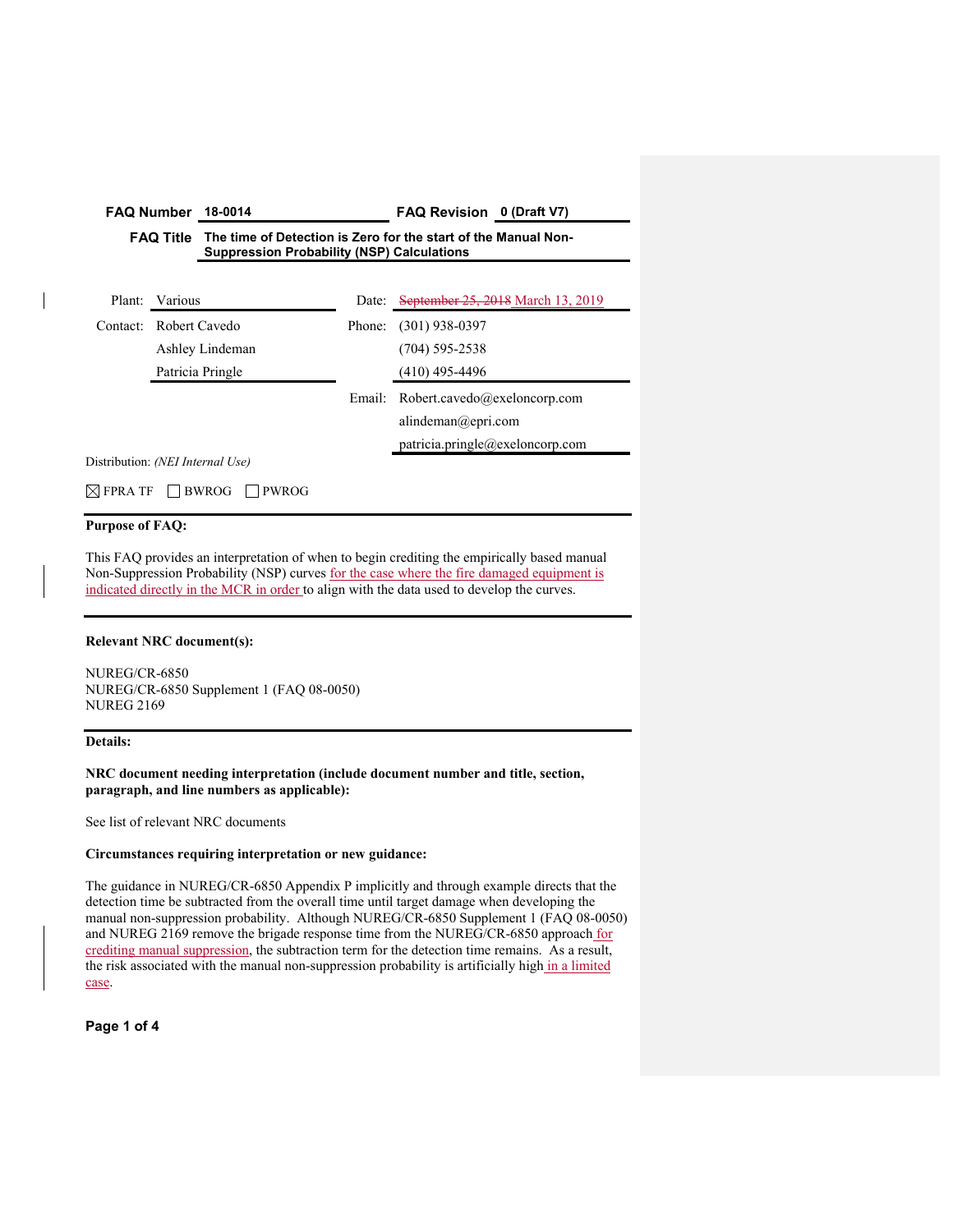**FAQ Number 18-0014 FAQ Revision 0 (Draft V7)** 

**FAQ Title The time of Detection is Zero for the start of the Manual Non-Suppression Probability (NSP) Calculations** 

**Detail contentious points if licensee and NRC have not reached consensus on the facts and circumstances:** 

None.

.

### **Potentially relevant existing FAQ numbers:**

FAQ 08-0050, "Manual Non-Suppression Probability"

**Response Section:** 

### **Proposed resolution of FAQ and the basis for the proposal:**

The manual non-suppression probability (NSP) curves by nature of the data collection process already include the detection time in addition to the brigade response time in a limited case. Once a fire event is logged in a Nuclear power plant, it is detected (*i.e. the NSP curve begins*).

NUREG-2169 used the Updated Fire Events Database (EPRI 1025284) in the development of the NSP curves. Whether the fire is detected by a detector, plant equipment failure, or pers the T=0 from which the fire is detected is inherently included in the manual response

Incipient detectors are excluded from the approach in this FAQ since, these detectors are notthe vast majority of the fires are not detected using traditional fire detectors and the vast majority of fires are not detected using incipient detectors. (e.g. heat sensors).

Detection (T=0), in the context of this FAQ, is considered the point at which operations logs that something has happened. This does not mean that it is initially known that a fire has occurred. But, it corresponds to the start of the time used to determine event duration. This is the point at which the NSP curve begins. The fire will be controlled or extinguished within x amount of time from detection at the confidence calculated using the NSP curves.

The case in which the time to detection equals 0 with respect to applying the NSP curves from NUREG-2169 is the following:

When the fire is detected by a plant equipment failure that is indicated directly in the control room, the time to detection  $(T_{\text{det}})$  is inherently included in the manual response time curves since the time from fire initiation to detection is generally assumed negligible and thus the HRR tsquared growth profile does not begin in the PRA model until detection

**Page 2 of 4** 

**Commented [HJ1]:** This FAQ is insufficient since it does not specify the interaction of this approach with the plant respon timeline.

**Commented [HJ2]:** This is a small part of the RES/EPRI research project. This condition is integrated into the RES program with respect to interruptible fires and growth fires.

**Commented [MB3]:** How is the confirmation of the fire taken into account in the fire response timeline and consequently NSP credit? If a fire is not confirmed, then no response occurs. Also, could some procedures stipulate that a fire should be confirmed, and others not?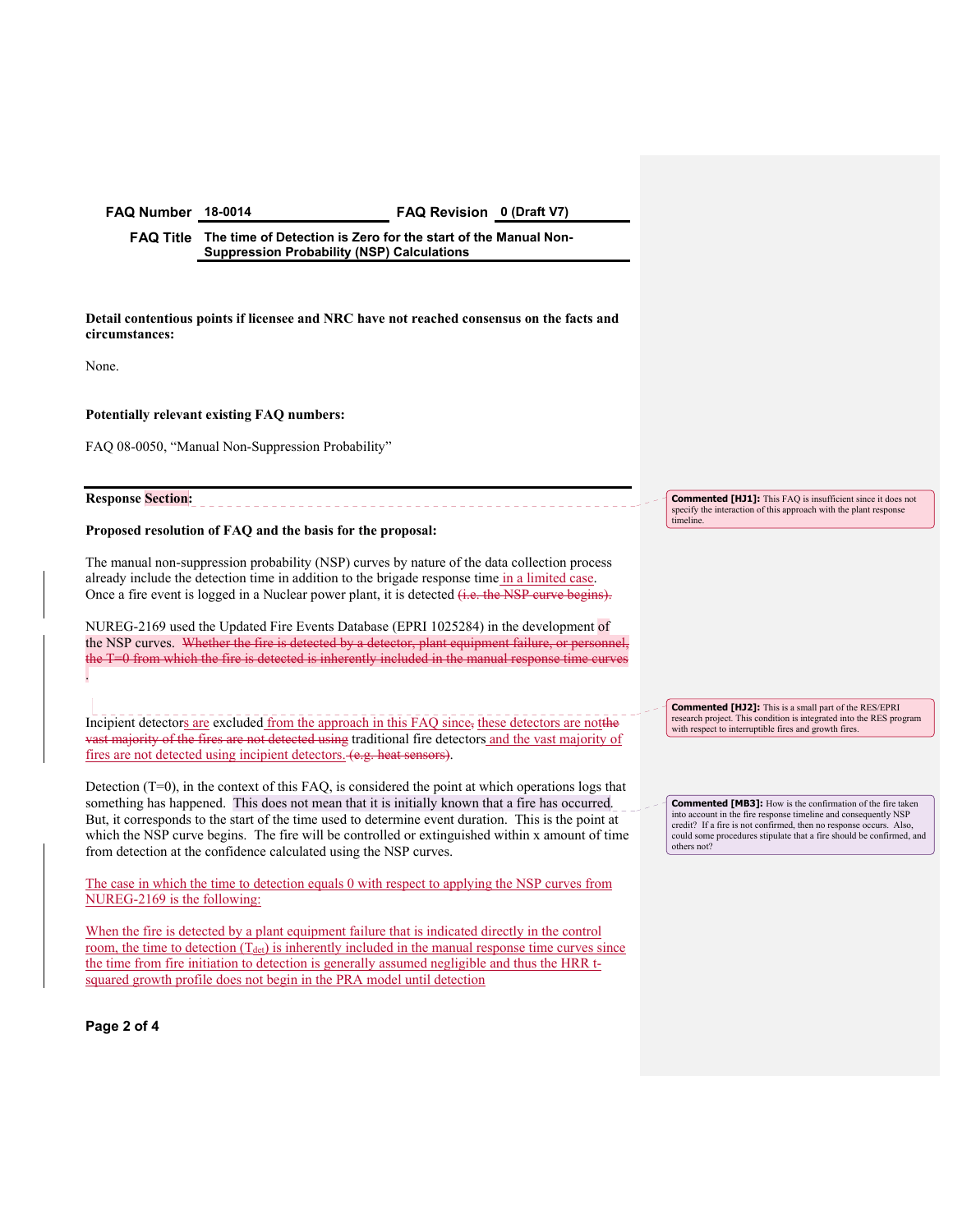# **FAQ Number 18-0014 FAQ Revision 0 (Draft V7)**

### **FAQ Title The time of Detection is Zero for the start of the Manual Non-Suppression Probability (NSP) Calculations**

This timeline illustrates the sequence of events:

- Time  $= -y$  Fire Starts
- $Time = 0$  Fire is Detected (i.e. operations logged the event) Fire Growth Curve Begins (for the specific case above)
- Time  $= x$  Fire is controlled or extinguished

In Fire PRA, the NSP curves are used to prevent damage beyond the initial zone-of-influence (ZOI) of the fire source. For high-energy-arcing faults (HEAF) events, the initial ZOI for target damage is applied at T=0.

For example, if the fire source is an electrical cabinet, the fire might be in the incipient stage for an extended period. Detection canwill most likely occur due to equipment damage manifesting through main control board indication changes or a passer by detecting the fire. In thisany case, the timeclock for controlling the fire from expanding beyond the initial ZOI begins when initially logged by operations (i.e. detected).

It is not realistic to require heat detector actuation prior to crediting the NSP curves. Using current Fire PRA methods and approaches, fire scenarios often postulate cable tray damage before heat detection, which is not in line with reality or experience.

The T=0 point for the NSP curves and conservatively growth should be the point of operations logging the event which is inherently part of the data collection process. Although in many c fires are detected incipient stages well before the growth phase, fire growth is conservatively assumed.

Thus, t<sub>This</sub> approach will only be applied to fire scenarios where equipment affected by first target/ignition source affected by the fire would cause direct indication in the control room, aside from beyond any fire detector actuation. Using T=0 for detection time is only applicable for the current t-squared growth curve (characterized as fast growth in future research). If growth curves other than the t-squared growth at  $T=0$  are considered, then using  $T=0$  as the detection time is not appropriate.

Direct indication is valve position lights, annunciators, gauges, etc. For example, a transient fire damages a tray that contains a component cooling pump heat exchanger control cable. The fire causes the throttling valve to change state. This causes a reactor coolant pump seal high temperature alarm in the control room. T=0 can be used as valve changing state has control room indication.

**If appropriate, provide proposed rewording of guidance for inclusion in the next Revision:** 

**Page 3 of 4** 

**Commented [MB4]:** The growth profile recommended in NUREG/CR-6850 is considered to be slow relative to other fire protection literature.